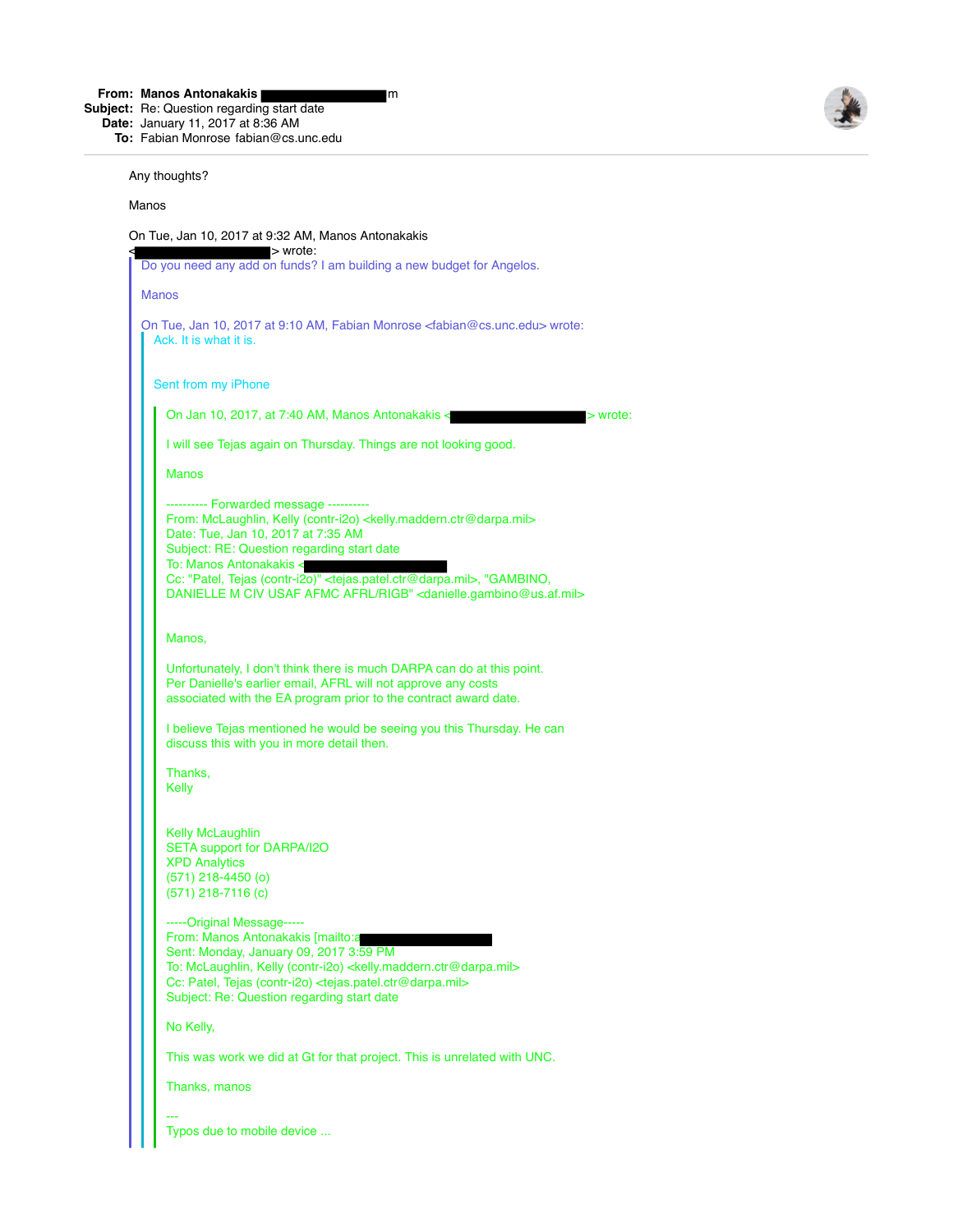On Jan 9, 2017, at 15:55, McLaughlin, Kelly (contr-i2o) <kelly.maddern.ctr@darpa.mil> wrote:

**Manos** 

DARPA put \$153,138 on the Georgia Tech Transparent Computing (TC) contract back in October, 2016 to cover the costs proposed in the attached SOW. The SOW asked for 0.83 month of your academic salary, salary for one Research Engineer, David Dagon, and funds for four graduate student research assistants. Were the proposed grad student costs supposed to cover UNC grad students or Georgia Tech grad students? The SOW shows them as Georgia Tech students.

Please let me know if these funds were supposed to cover UNC. If so, the TC BFM, Laurisa Goergen, will reach out to the TC admin POC for Georgia Tech to see what, if anything, can be done at this point.

Please let me know if you have any questions.

Thanks, Kelly

Kelly McLaughlin SETA support for DARPA/I2O XPD Analytics (571) 218-4450 (o) (571) 218-7116 (c)

-----Original Message----- From: Manos Antonakakis [mailto: Sent: Monday, January 09, 2017 1:27 PM To: Patel, Tejas (contr-i2o) <tejas.patel.ctr@darpa.mil> Cc: McLaughlin, Kelly (contr-i2o) <kelly.maddern.ctr@darpa.mil> Subject: Re: Question regarding start date

Many thanks Tejas.

I know that this is painful, and I know this is very unlikely to happen. However, I would not be doing my job as a PI if I didn't try to keep all my subs happy and their mind focused on the SOW instead issues like this.

Again, many thanks for just trying to fix this.

--- Typos due to mobile device ...

On Jan 9, 2017, at 13:22, Patel, Tejas (contr-i2o) <tejas.patel.ctr@darpa.mil> wrote:

Manos,

Yes. That is what I got out of our chat yesterday. We are exploring an option or two here but still haven't figure out a good path forward.

Hang tight.

-Tejas

-----Original Message-----

From: Manos Antonakakis [mailto: Sent: Monday, January 9, 2017 1:07 PM To: Manos Antonakakis <manos@gatech.edu> Cc: Patel, Tejas (contr-i2o) <tejas.patel.ctr@darpa.mil> Subject: Re: Question regarding start date

Yes, you are correct Tejas. However, I cannot start working in the middle of the semester, because I cannot hire at the middle of the semester.

This was not a problem for me, as I had extra funding. This was a problem for Fabian, because he did not had any extra funds.

Makes more sense now?

---

Typos due to mobile device ...

On Jan 9, 2017, at 11:53, Manos Antonakakis <manos@gatech.edu> wrote: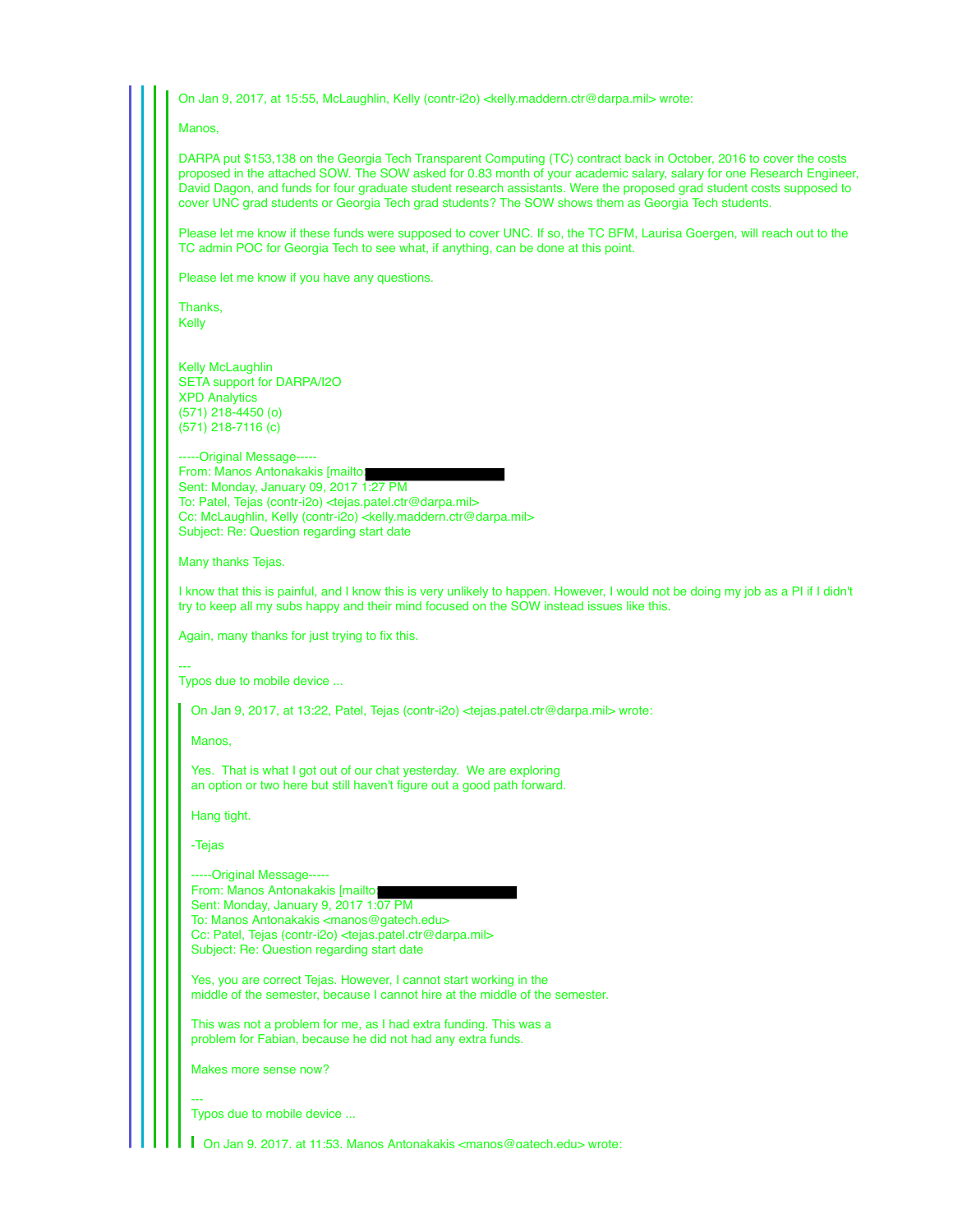## FYI-

--- Forwarded message ------From: Manos Antonakakis <manos@gatech.edu> Date: Tue, Aug 2, 2016 at 3:17 PM Subject: Re: Question regarding start date To: "GAMBINO, DANIELLE M CIV USAF AFMC AFRL/RIGB" <danielle.gambino@us.af.mil> Cc: "Keromytis, Angelos" <angelos.keromytis@darpa.mil>

Thanks Danielle and Angele. I will relay the news to the team.

Cheers,

Manos

On Tue, Aug 2, 2016 at 3:16 PM, GAMBINO, DANIELLE M CIV USAF AFMC AFRL/RIGB <danielle.gambino@us.af.mil> wrote: Manos,

On Jan 9, 2017, at 11:53, Manos Antonakakis <manos@gatech.edu> wrote:

As usual, Angelos is correct!

Working with contracting to authorize pre-award work can take a while and typically is not allowed until closer to contract award. Although I certainly appreciate your eagerness to start working, we are at the very start of the contracting process - this is really way too early for this type of request. (The contract specialists haven't even been assigned yet.)

Please don't hesitate to reach out to me with any other questions.

Danielle

-----Original Message----- From: Keromytis, Angelos [mailto:angelos.keromytis@darpa.mil] Sent: Tuesday, August 02, 2016 2:55 PM To: Manos Antonakakis <manos@gatech.edu>; GAMBINO, DANIELLE M CIV USAF AFMC AFRL/RIGB <danielle.gambino@us.af.mil> Subject: Re: Question regarding start date

I'm ok with that, but I seriously doubt the contracting officer will

agree.

Original Message

From: Manos Antonakakis Sent: Tuesday, August 2, 2016 7:57 AM To: GAMBINO, DANIELLE M CIV USAF AFMC AFRL/RIGB Cc: Keromytis, Angelos Subject: Question regarding start date

Hey Danielle and Angelos,

The subs and I, would like to have the permission to begin spending against the project from August 15th. This is the date when students needs to be hired (as GRAs), so we can execute against the goals we have set in the SOW this year.

UNC, GT and UGA would require an acknowledgment from you (or DARPA) that we are allowed to do that. I quess, once we are done negotiating the

contract we will have to have as an effective start date the August 15th. If we cannot do that, it appears that it will complicate things for all three schools, as we cannot immediately hire the students necessary that will execute against the set milestones.

Please let me know how you think we should resolve this issue.